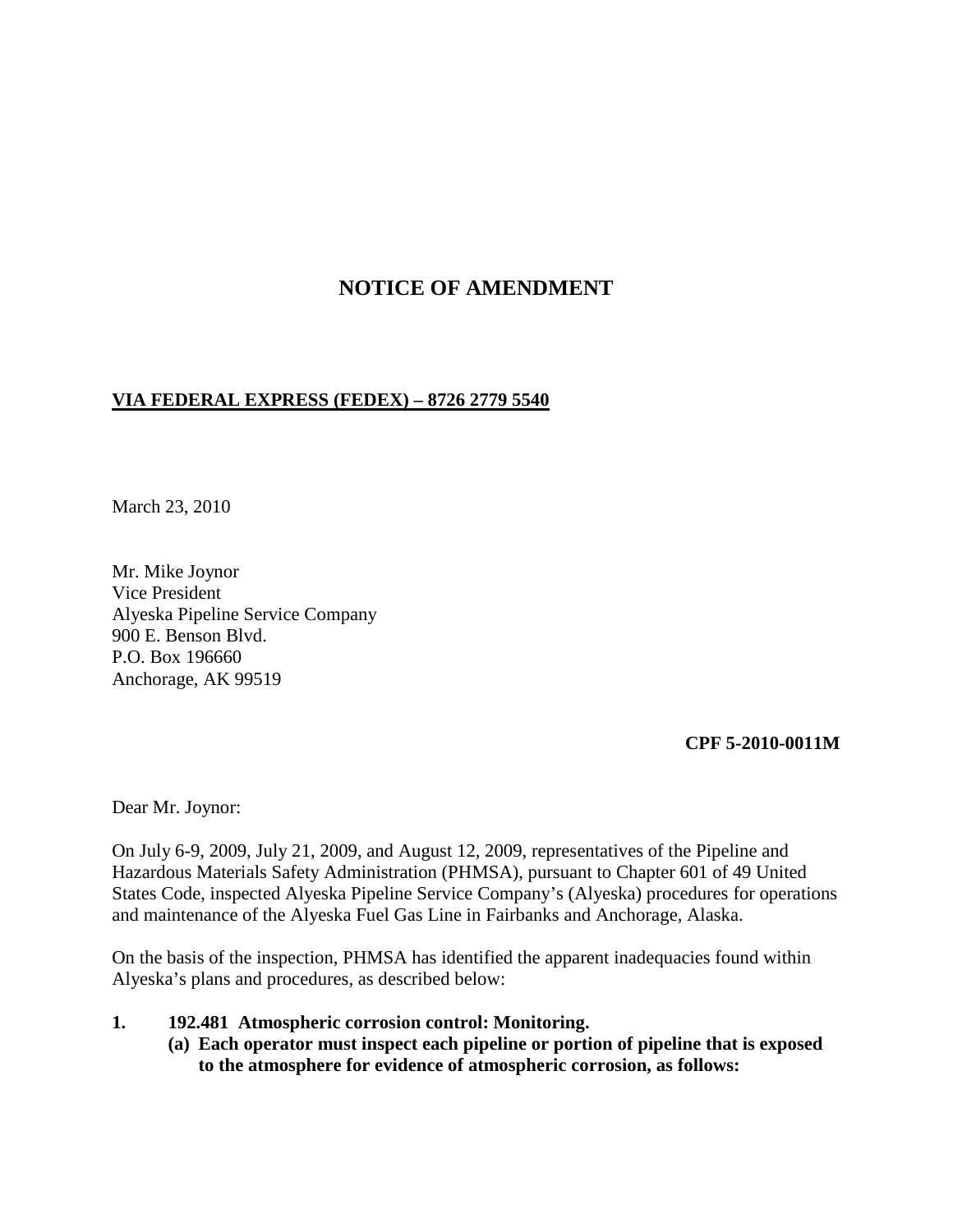| If the pipeline is lo-      | Then the frequency of inspection is:                                         |
|-----------------------------|------------------------------------------------------------------------------|
| $\overline{\text{cated}}$ : |                                                                              |
| Onshore                     | At least once every 3 calendar years,<br>but with intervals not exceeding 39 |
|                             |                                                                              |
|                             | months                                                                       |
| Offshore                    | At least once each calendar year, but<br>with intervals not exceeding 15     |
|                             |                                                                              |
|                             | months                                                                       |

Alyeska's procedures for atmospheric corrosion control are inadequate because they do not: (a) specify all the locations which require atmospheric corrosion inspections; and (b) the atmospheric corrosion inspection frequency is not consistent with §192.481.

During the inspection, Alyeska presented the following documents as their atmospheric corrosion control procedures: (1) FG-79, Operating, Maintenance & Emergency Plans for the Fuel Gas Pipeline, Edition 4, Revision 8, dated August 28, 2008; (2) MP-166-3.03, Facility Corrosion Integrity Monitoring, Revision 9, dated April 25, 2008; and (3) MP-166-3.03-01, Facility Corrosion Integrity Monitoring Engineering and Implementation, Revision 1, dated April 29, 2008.

(a) Alyeska's procedures specifically list the gas mainline valve bypass piping as being covered by the procedures. However, the procedures remain silent as to the other locations on the Fuel Gas Line which must also be inspected for atmospheric corrosion.

(b) Alyeska's procedures do not require atmospheric corrosion inspection frequency of at least once every 3 calendar years, but with interval not exceeding 39 months.

## Response to this Notice

This Notice is provided pursuant to 49 U.S.C. § 60108(a) and 49 C.F.R. § 190.237. Enclosed as part of this Notice is a document entitled *Response Options for Pipeline Operators in Compliance Proceedings*. Please refer to this document and note the response options. Be advised that all material you submit in response to this enforcement action is subject to being made publicly available. If you believe that any portion of your responsive material qualifies for confidential treatment under 5 U.S.C. 552(b), along with the complete original document you must provide a second copy of the document with the portions you believe qualify for confidential treatment redacted and an explanation of why you believe the redacted information qualifies for confidential treatment under 5 U.S.C. 552(b). If you do not respond within 30 days of receipt of this Notice, this constitutes a waiver of your right to contest the allegations in this Notice and authorizes the Associate Administrator for Pipeline Safety to find facts as alleged in this Notice without further notice to you and to issue a Final Order.